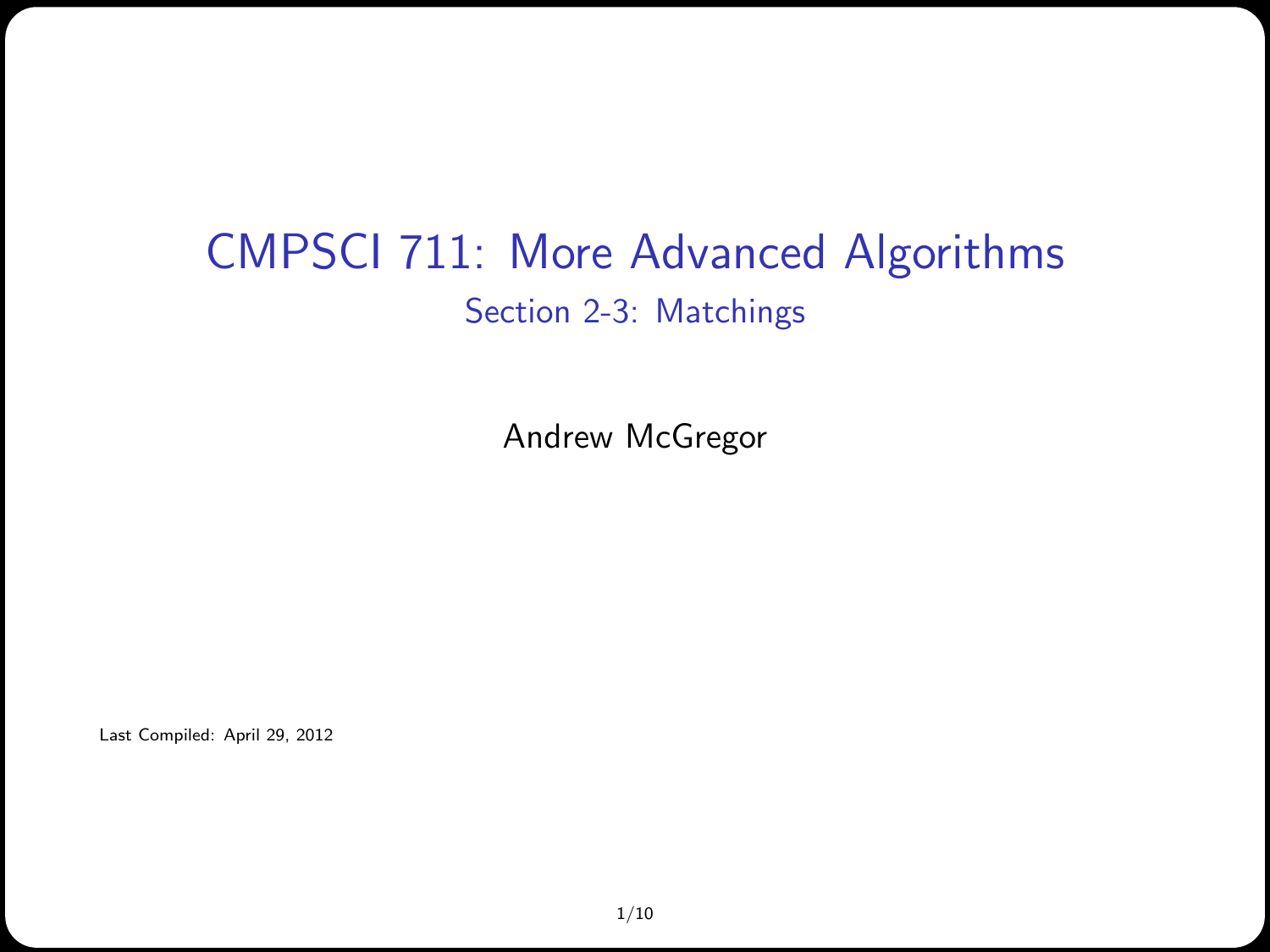# Graph Matchings

### **Definition**

A matching in graph  $G = (V, E)$  is a subset of edges  $M \subset E$  such that no two edges share an end point.

#### Problem

Find a matching M that maximizes  $|M|$ . If edges are weighted, we want to maximize  $w(M) = \sum_{e \in M} w(e)$ .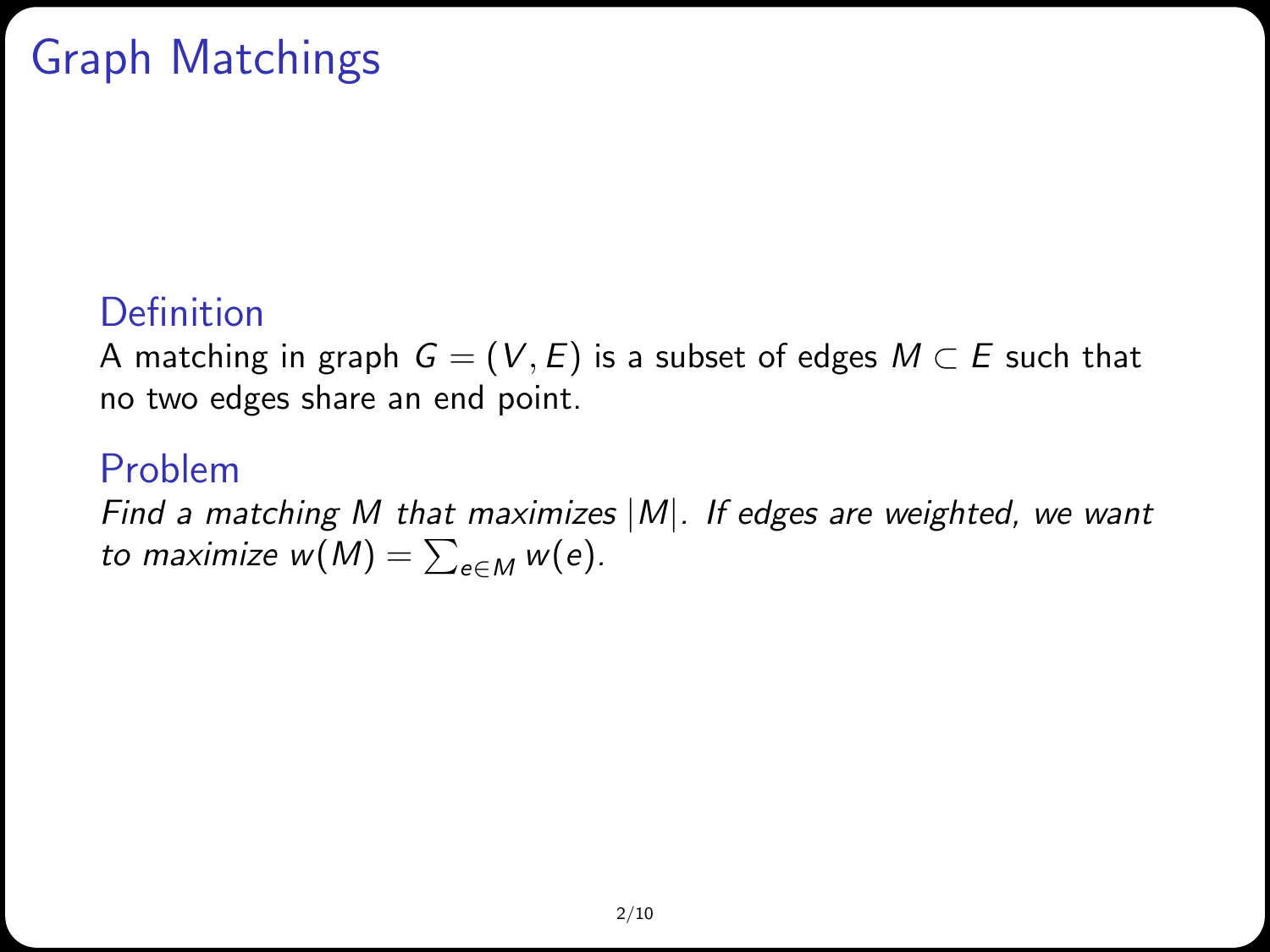## Unweighted Matching

 $\blacktriangleright$  Let  $M \leftarrow \emptyset$ 

 $\triangleright$  For each new edge e: add e to M if no edges in M share an endpoint with e

#### Theorem

Algorithm uses  $O(n \log n)$  space and returns a 2 approximation to the maximum weighted matching.

### Proof.

- Let  $OPT = \{o_1, o_2, ...\}$  be set of edges in the optimal solution.
- In Let M be final set of selected edges and note M is maximal.
- $\triangleright$  Since M is maximal, every edge in OPT shares an endpoint with at least one edge in M and hence  $|OPT| \leq 2|M|$ .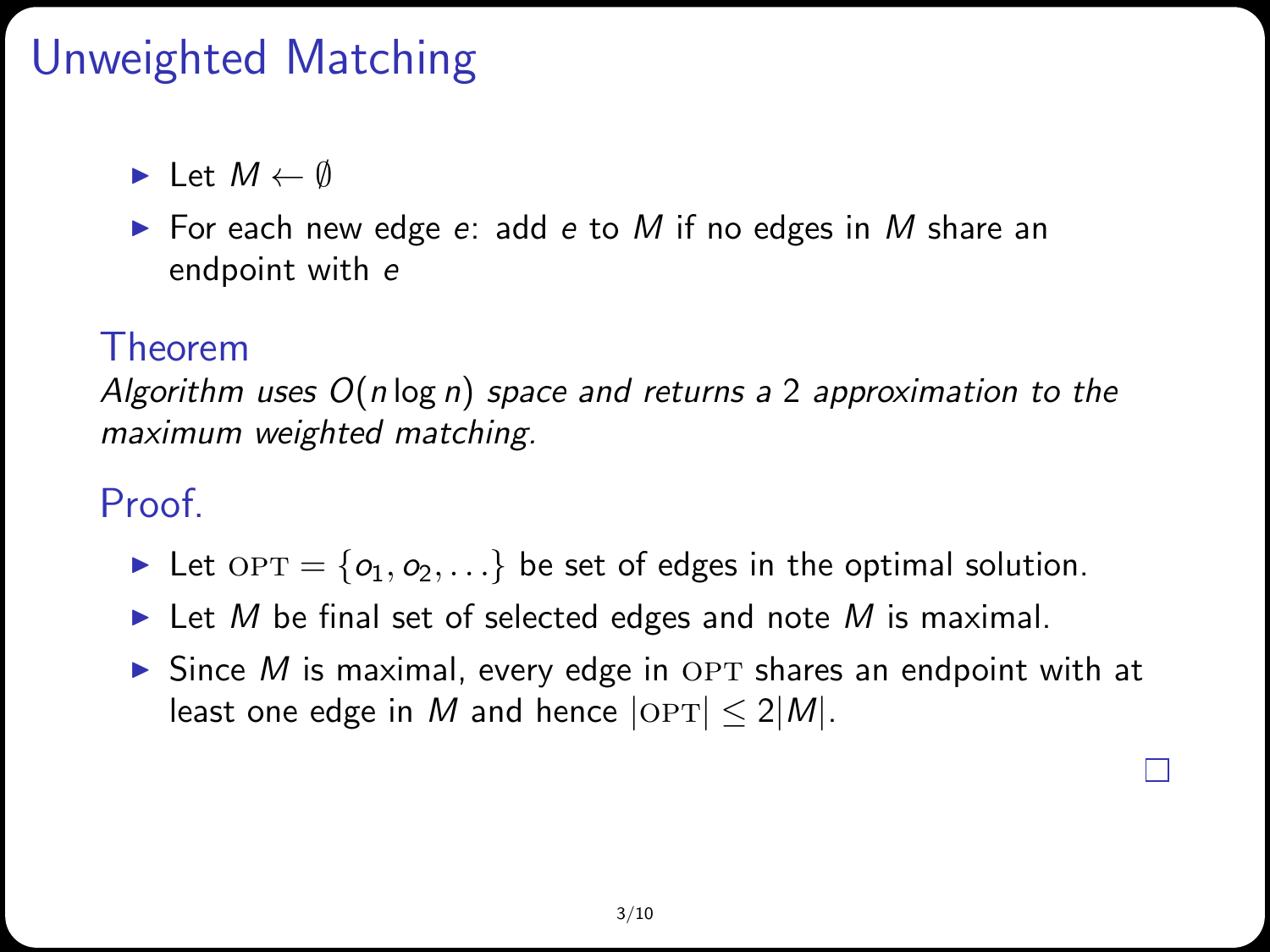# Weighted Matching Algorithm

#### $\blacktriangleright$  Let  $M \leftarrow \emptyset$

- $\blacktriangleright$  For each new edge e:
	- ► Let  $C \subset M$  be set of edges sharing endpoint with e
	- If  $w(e)$  >  $(1+\gamma)w(C)$  then  $M \leftarrow \{M \setminus C\} \cup \{e\}$

#### Theorem

Algorithm uses  $O(n \log n)$  space and returns a  $(3 + 1/\gamma + 2\gamma)$  approx. to Aigorithm uses U(niog n) space and returns a (3 + 1/γ + 2γ) approx. to<br>the max weighted matching. Setting  $\gamma = 1/\sqrt{2}$  yields (3 + 2 $\sqrt{2}$ ) approx.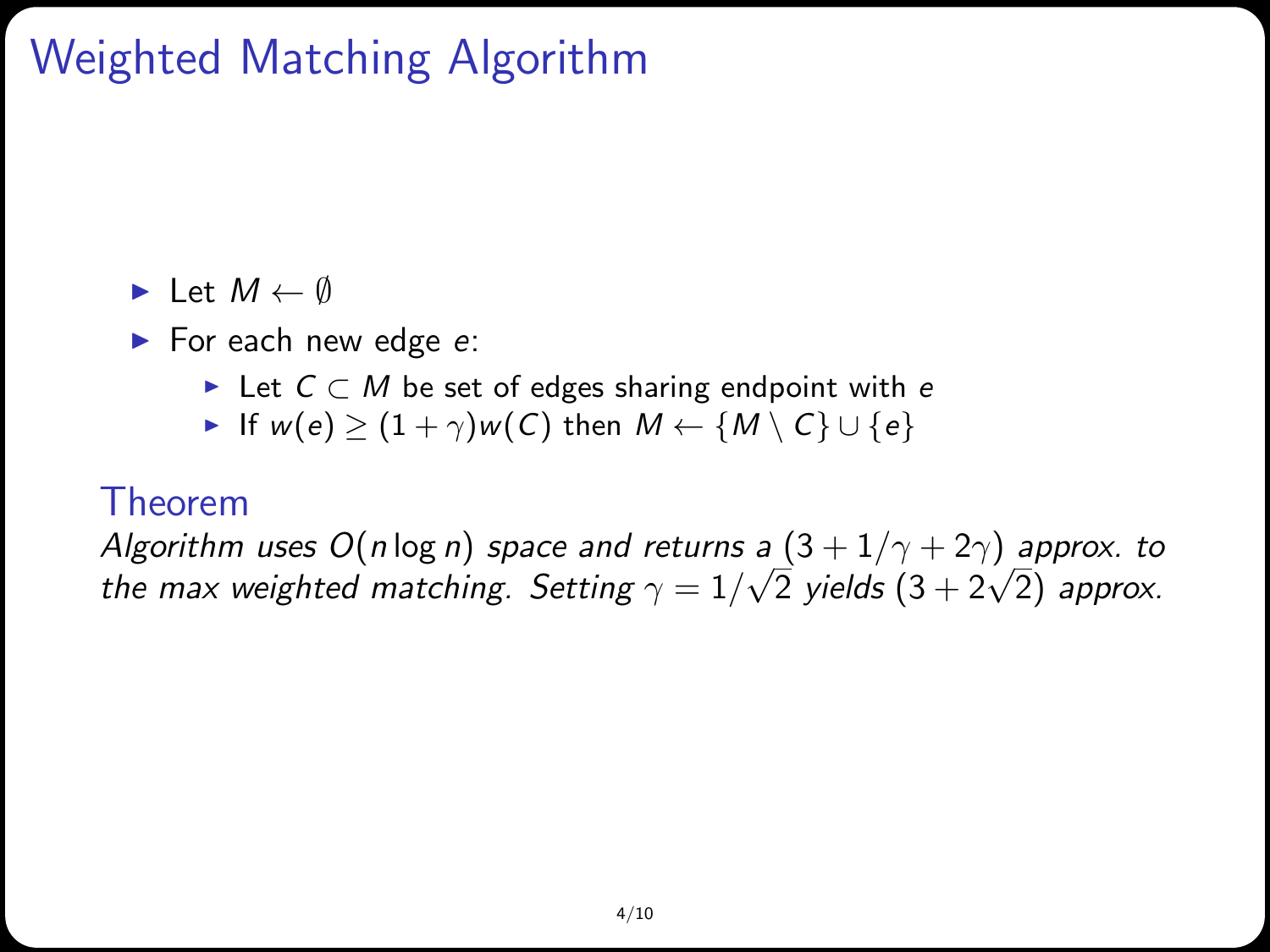## Analysis Definitions

- An edge is *born* if it is ever included in M
- An edge is bumped if it was born but subsequently removed from M by a newer edge. The newer edge is knocked out the older edge.
- An edge is a *survivor* if it's born and not bumped.
- ► For a survivor  $e \in S$ , the knock-out tree  $T(e)$  is

$$
\mathcal{T}(e) = \mathcal{C}_1 \cup \mathcal{C}_2 \cup \mathcal{C}_3 \cup \ldots
$$

where  $C_1$  is set of edges knocked out by e;  $C_2$  is set of edges knocked out by edges in  $C_1$ ; ...

#### Lemma

- 1.  $w(T(S)) \leq w(S)/\gamma$
- 2.  $w(OPT) \leq 2(1 + \gamma)(w(T(S)) + w(S))$

where S is the set of survivor edges and  $T(S) = \bigcup_{e \in S} T(e)$ .

Exercise: Improve the analysis of second part of the lemma to show  $w(\text{OPT}) \leq (1+\gamma)(w(T(S)) + 2w(S))$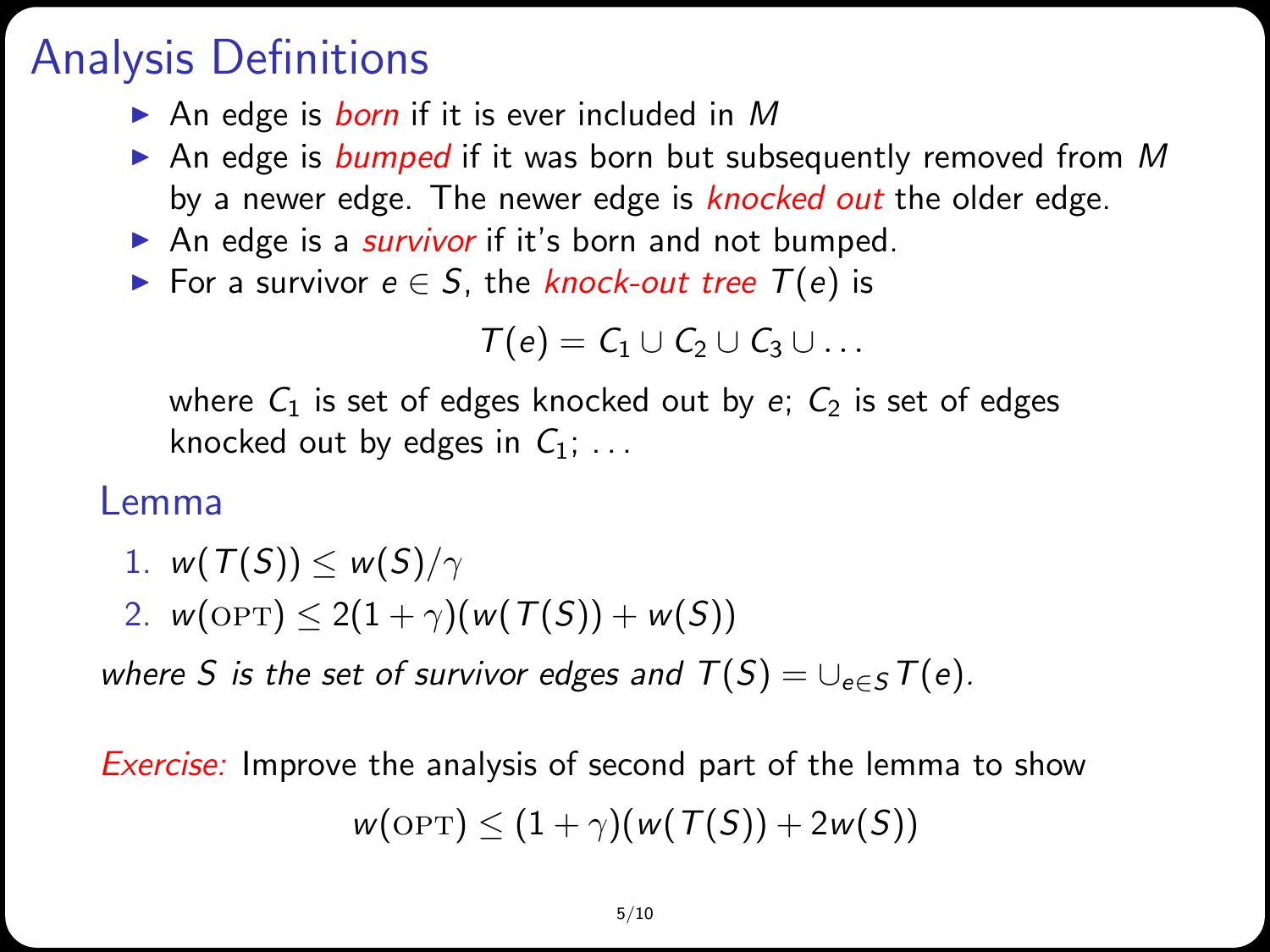### Proof of First Part of Lemma

- For each bumper e,  $w(e)$  is at least  $(1 + \gamma)$  cost of bumped edges.
- $\blacktriangleright$  Hence, for all *i*

$$
w(C_i) \ge (1+\gamma)w(C_{i-1}) = \gamma w(C_{i-1}) + w(C_{i-1})
$$

 $\blacktriangleright$  Therefore,

$$
w(e) \geq \gamma w(C_1) + w(C_1)
$$
  
\n
$$
\geq \gamma w(C_1) + \gamma w(C_2) + w(C_2)
$$
  
\n
$$
\geq \gamma w(C_1) + \gamma w(C_2) + \gamma w(C_3) + w(C_3)
$$
  
\n
$$
\geq \dots
$$
  
\n
$$
\geq \gamma w(T(e))
$$

Summing over survivors gives  $w(S) \ge \gamma w(T(S))$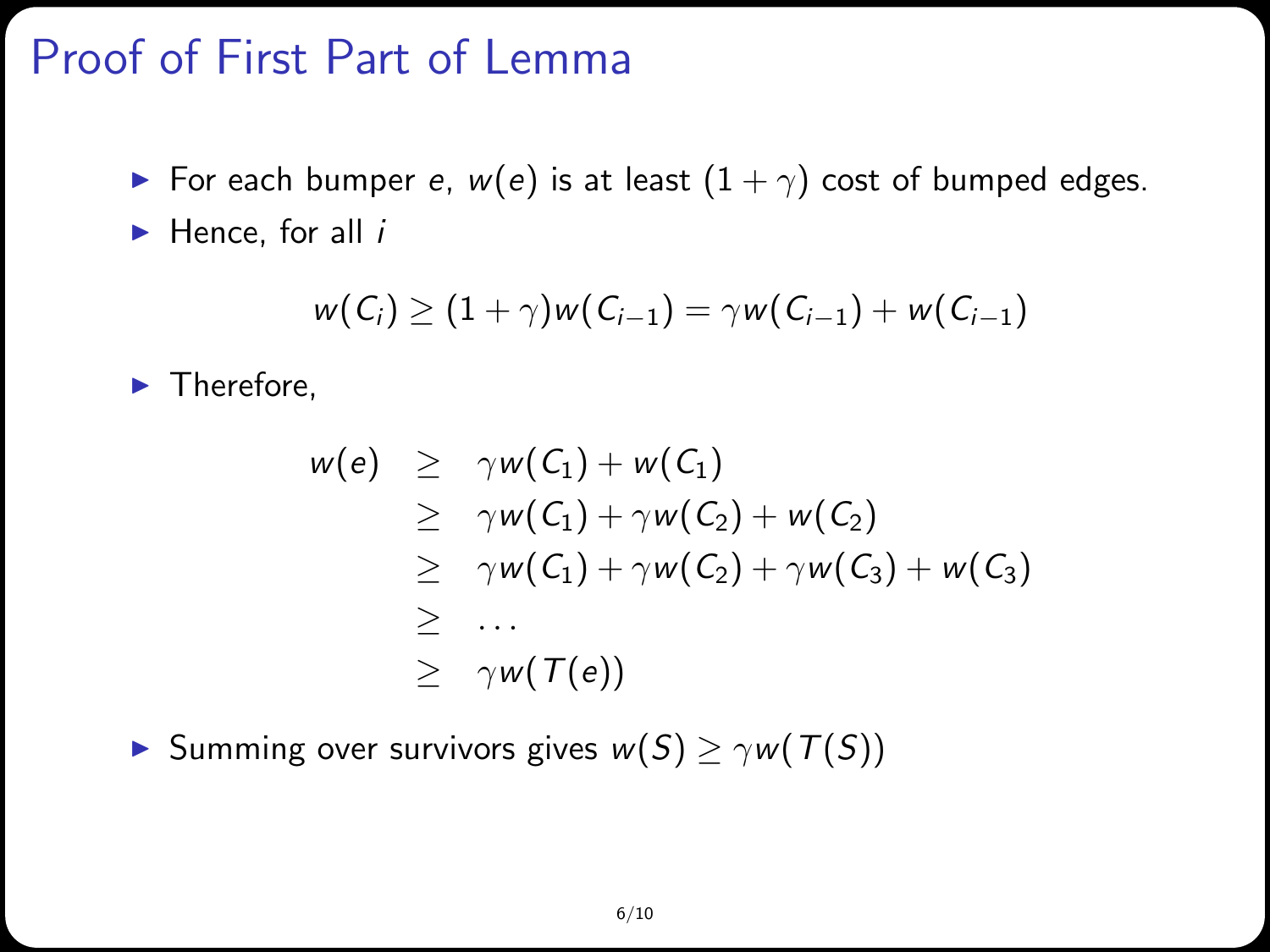### Proof of Second Part of Lemma

- Let  $OPT = \{o_1, o_2, ...\}$  be set of edges in the optimal solution.
- ► We'll charge weights of OPT to edges in  $A = \sum_{e \in S} T(e) \cup \{e\}$  such that no edge  $e \in A$  gets charged much more  $2(1 + \gamma)w(e)$
- ► Say  $e \in A$  is accountable to  $o \in \text{OPT}$  if either  $e = o$  or  $o$  was not born because e was in M when o arrived.
- If only one  $e \in A$  is accountable to o: charge  $w(o)$  to e

If two  $e_1, e_2 \in A$  are accountable to  $o$ : charge  $\frac{w(e_i)w(o)}{w(e_1)+w(e_2)}$  to  $e_i$ . Note,

$$
\frac{w(e_i)w(o)}{w(e_1)+w(e_2)}<\frac{w(e_i)(1+\gamma)(w(e_1)+w(e_2))}{w(e_1)+w(e_2)}=(1+\gamma)w(e_i)
$$

 $\triangleright$  e ∈ A is charged at most twice and each charge is  $\leq (1 + \gamma)w(e)$ .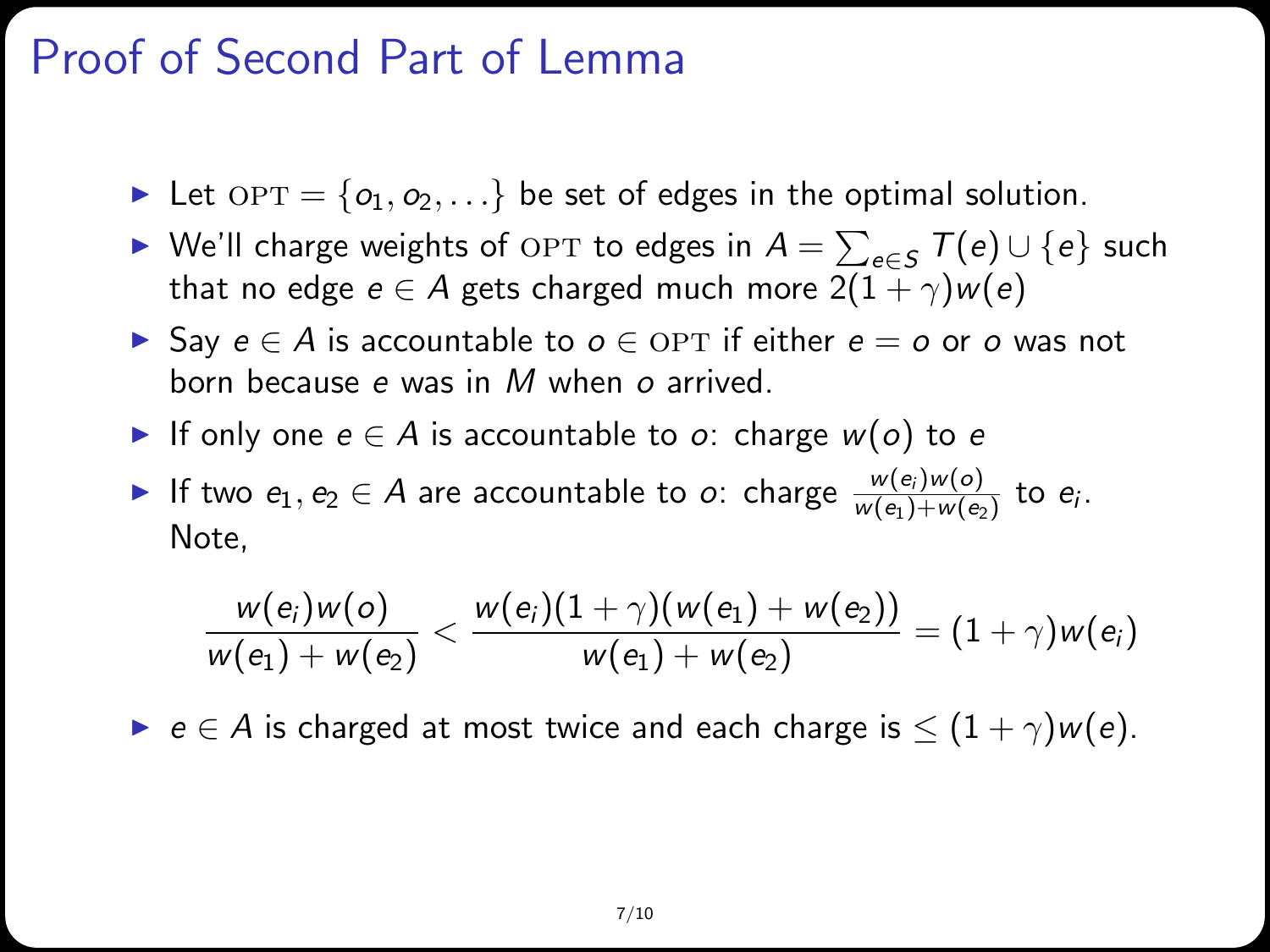## Open Research Questions

- 1. Can you beat the best known weighted matching approx. is 4.967.
- 2. Can you achieve any constant factor approximation when edges are inserted and deleted? Nothing is currently known.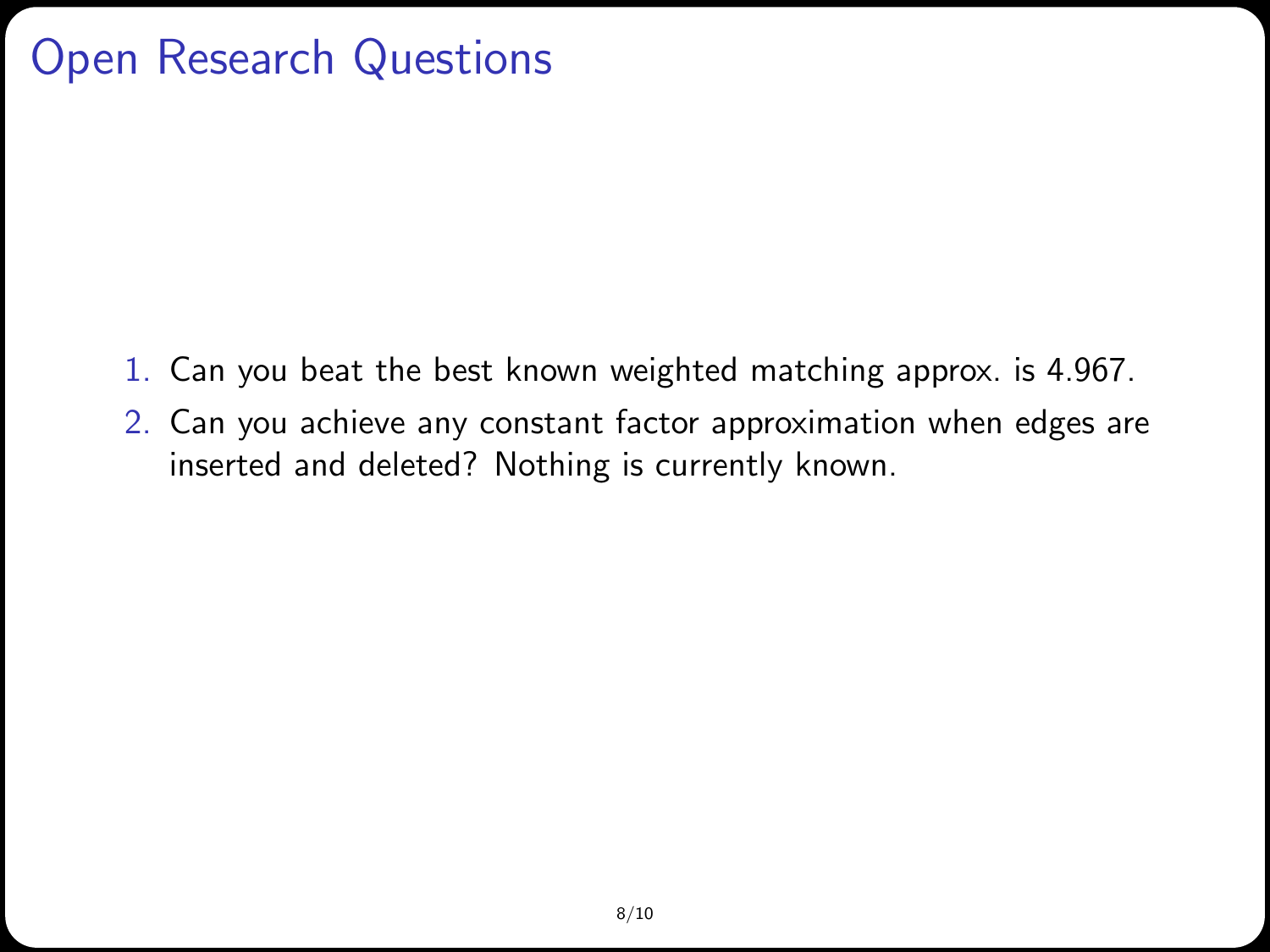## Linear Sketches for Bipartiteness

- $\triangleright$  Can use linear sketches for connectivity to test bipartiteness.
- $\triangleright$  The *bipartite double cover*  $D(G)$  of graph  $G = (V, E)$  is formed by:
	- For each  $v \in V$ ,  $D(G)$  has two nodes  $v_1$  and  $v_2$
	- For each edge  $(u, v) \in E$ ,  $D(G)$  has two edges  $(u_1, v_2)$  and  $(u_2, v_1)$
- $\blacktriangleright$  Algorithm: Apply connectivity sketch to G and  $D(G)$ . If number of connected components in  $D(G)$  is twice the number of connected components in G then return bipartite.
- $\blacktriangleright$  Analysis:
	- For simplicity assume  $G$  is connected (otherwise we can apply analysis on individual connected components).
	- E Lemma:  $D(G)$  has two connected components iff G is bipartite.